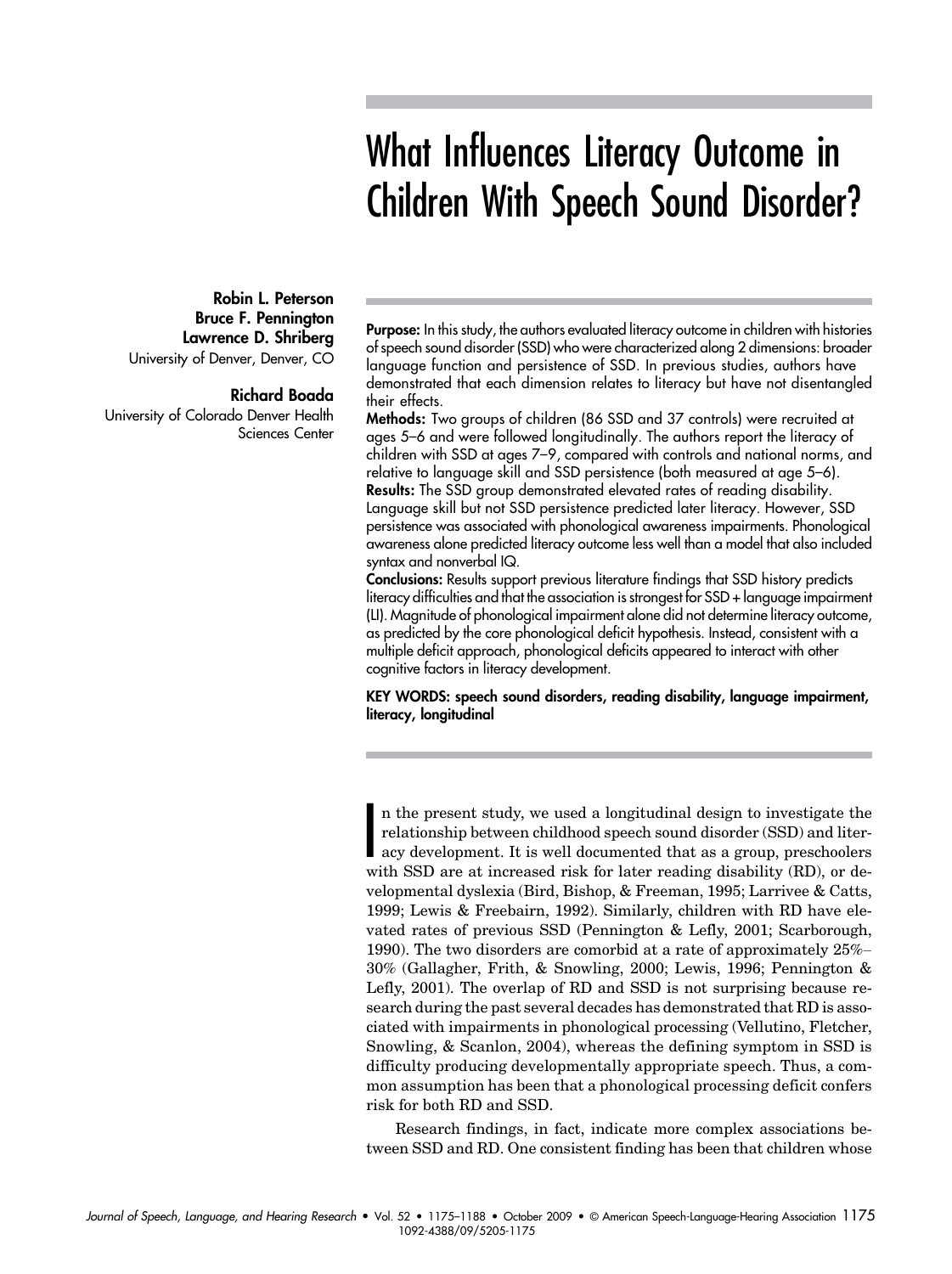early language difficulties are limited to expressive phonology have fairly good literacy outcome, whereas children with broader (i.e., syntactic–semantic) language difficulties are much more likely to develop RD (Bishop & Adams, 1990; Catts, 1993; Levi, Capozzi, Fabrizi, & Sechi, 1982; Shriberg & Kwiatkowski, 1988). The overlap of SSD and RD, therefore, appears to be due at least partly to the fact that each is also comorbid with language impairment (LI).

#### Literature Review

Children with RD have difficulties with accurate and/or fluent word recognition and spelling as well as secondary difficulties in reading comprehension (Lyon, Shaywitz, & Shaywitz, 2003). The most influential explanation of RD in recent decades has been the strong core phonological deficit hypothesis (e.g., Stanovich, 1988). According to this hypothesis, a deficit in phonological processing is necessary and sufficient to cause RD, and the severity of a child's reading and spelling problems relates directly to the severity of the underlying phonological deficit. In contrast to this single deficit explanation for RD, a number of investigators have recently proposed a multiple deficit account (Pennington, 2006; Snowling, Gallagher, & Frith, 2003). The multiple deficit view holds that a phonological processing deficit puts a child at risk for RD but that this deficit interacts with other risk and protective factors to determine eventual reading and spelling skill. The primary theoretical contribution of the present study is to evaluate whether the comorbidity between SSD and RD is better accounted for by the core phonological deficit account or the multiple deficit account.

A number of early studies investigated academic outcomes in heterogeneous groups of school-aged children or adults with previous histories of various speechlanguage difficulties. As a group, individuals with early speech-language problems lagged behind their peers in reading, writing, and other academic subjects (Aram & Nation, 1980; Hall & Tomblin, 1978; King, Jones, & Lasky, 1982). A prediction that follows from the core phonological deficit account is that early isolated speech production problems specifically should place a child at risk for RD, whereas broader language impairment might lead to wider academic difficulties. As indicated, however, the research evidence has generally not supported this hypothesis. For example, Bishop and Adams (1990) followed a group of children who had originally been identified at age 4 as having a speech or language problem (Bishop & Edmundson, 1987). At age 8, children who had had isolated expressive phonological difficulties did not differ from controls on word recognition or other literacy measures. In contrast, children with broader language impairments were impaired at word recognition, spelling, and reading comprehension. When these participants were assessed at age 15, a similar pattern emerged on literacy tests, although those with isolated SSD now underperformed controls on phonological awareness and phonological memory tasks (Snowling, Bishop, & Stothard, 2000). Catts (1993) reported that at the end of second grade, children with a history of SSD + LI but not SSD alone performed significantly worse than controls on reading and spelling tasks. Comparison of children with SSD + LI to children with isolated SSD has consistently found much poorer literacy outcomes for those with comorbid LI, even on word-level reading and spelling tasks (Larrivee & Catts, 1999; Leitao & Fletcher, 2004; Leitao, Hogben, & Fletcher, 1997; Lewis, Freebairn, & Taylor, 2000; Nathan, Stackhouse, Goulandris, & Snowling, 2004).

Thus, there is convergent evidence that language status is an important moderator of literacy outcome for children with SSD. Findings have been less consistent on whether isolated SSD confers elevated risk for reading difficulty. Some studies have reported that children with isolated speech problems performed similarly to controls on reading tasks (Bishop & Adams, 1990; Catts, 1993; Nathan et al., 2004; Snowling et al., 2000), whereas others have found evidence of impairment relative to matched controls or national norms (Bird et al., 1995; Leitao & Fletcher, 2004; Lewis & Freebairn, 1992). There are several possible methodological explanations for the inconsistent findings. Some studies had small sample sizes and may have had insufficient power to detect group mean differences. For example, in the Snowling et al. (2000) follow-up of the Bishop and Edmunson (1987) cohort, the subgroup with a history of isolated expressive phonological difficulties included only 10 participants. This group performed numerically worse than controls on a word recognition task, with a nonsignificant effect size (Cohen's  $d$ ) of 0.44. Participants did perform significantly worse than controls on phonological processing tasks that correlate with reading skill. However, it is unlikely that reduced power accounts for all the negative findings. In the Catts (1993) study, for example, word recognition scores for SSD only and control groups were similar (Cohen's  $d = 0.14$ ).

Other explanations for the mixed findings concern heterogeneity within SSD. Bishop and Adams (1990) proposed the critical age hypothesis, which posits that children with isolated SSD will have poor literacy outcome only if their speech difficulties persist to the age when they begin learning to read. Because 75% of children with SSD have normalized speech by age 6 (Shriberg, 1994), this hypothesis helps account for why many children with early phonological impairments do not later meet criteria for RD. Nathan et al. (2004) found some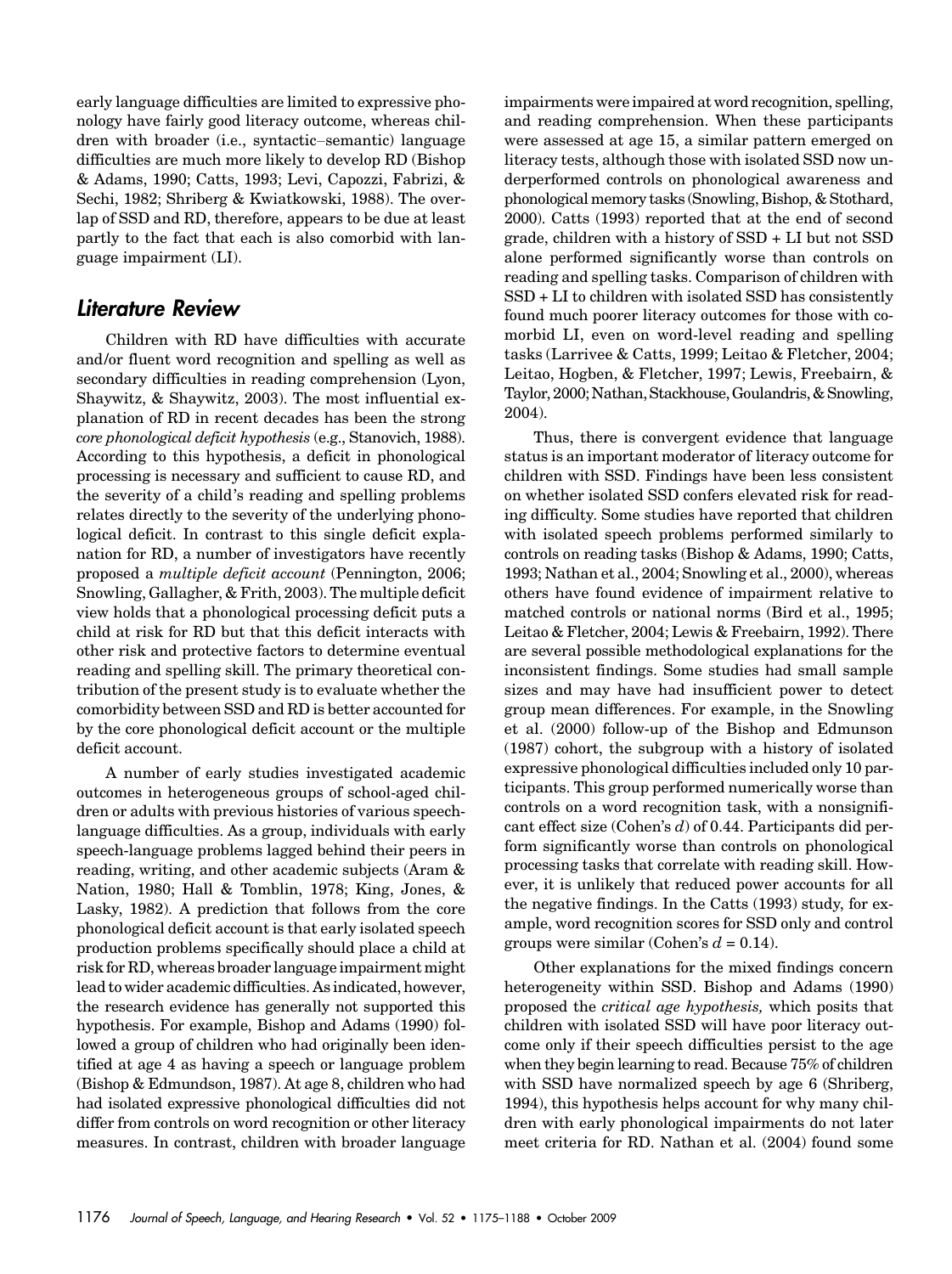support for the critical age hypothesis: Children with persisting speech problems at age 6;9 (years;months) performed worse than controls on reading and spelling measures. Support is diminished, however, by the fact that the group with persistent SSD included individuals both with and without LI.

To summarize, literacy development in children with SSD appears to be influenced by a number of linguistic factors, including broader language development and persistence of the speech problem itself. Although a number of longitudinal studies have carefully examined the influence of either comorbid LI or SSD persistence on literacy, no study to date has utilized a design that has allowed these two factors to be fully disentangled. For example, the long-term follow-ups of the Bishop and Edmundson (1987) cohort (Bishop & Adams, 1990; Snowling et al., 2000; Stothard, Snowling, Bishop, Chipchase, & Kaplan, 1998) have extensively compared literacy outcome in children with early isolated speech difficulties versus broader language difficulties but have not accounted for the effect of the persistence of the speech difficulty among children with isolated SSD. Similarly, as mentioned previously, a recent test of the critical age hypothesis (Nathan et al., 2004) did not account for comorbid LI in evaluating the effects of SSD persistence. Inclusion of both factors is important in an evaluation of whether the core phonological deficit hypothesis or the multiple deficit hypothesis better accounts for the relationship between SSD and RD. Research findings to date are more consistent with the multiple deficit hypothesis because they indicate that children with both a phonological deficit and broader language difficulties have the highest rates of RD. However, an alternate explanation is that LI status may have been confounded with SSD persistence—and, thus, with the severity of the phonological deficit—in some earlier studies. If so, then previous findings may be consistent with the core phonological deficit account.

In addition to the linguistic factors of SSD persistence and LI, evidence is also accruing for the importance of nonverbal IQ (NIQ), a nonlinguistic factor, in literacy development among children with early speechlanguage impairments. Children with speech-language impairments and low NIQ have poorer literacy outcomes than children with speech-language impairments and normal NIQ (Bird et al., 1995; Bishop & Adams, 1990; Catts, Fey, Tomblin, & Zhang, 2002), even accounting for the severity of speech-language impairment (Catts et al., 2002). This finding is somewhat surprising, given the well-established strong relationship between reading and language disorders (Catts & Kamhi, 2005). The relationship between NIQ and literacy may contribute to the heterogeneity of findings in the SSD literature, with studies differing on whether clinical and control groups were matched on NIQ.

## Present Study

The present longitudinal study contributes to the research literature by describing the literacy skills of children with histories of SSD, accounting for both broader language function and persistence of speech disorder. During an earlier phase of the study (Time 1; reported in Raitano, Pennington, Tunick, Boada, & Shriberg, 2004), 5- to 6-year-old children with histories of SSD were characterized along two dichotomous dimensions: presence or absence of LI, and persistent or normalized SSD. This classification procedure resulted in four subgroups: (a) normalized SSD no LI, (b) persistent SSD no LI, (c) normalized SSD LI, and (d) persistent SSD LI. Raitano et al. (2004) investigated the pre-literacy skills of the SSD group as a whole and the four subgroups at Time 1. At ages 5–6, the SSD group as a whole performed worse than controls on three robust predictors of later literacy: phonological awareness (PA), letter knowledge, and rapid serial naming (RSN). Consistent with previous literature, predictive associations were stronger for LI status than for SSD persistence status. The two factors were not confounded. There were additive main effects of LI and persistence on PA, and main effects of LI (but not persistence) on RSN and letter knowledge. For RSN, there was also an  $LI \times$  Persistence interaction reflecting the counterintuitive finding that the subgroup with LI and with normalized speech performed most poorly. Although this finding was unexpected, it was consistent with the fact that this subgroup had the lowest NIQ of all the SSD subgroups. Finally, even the SSD subgroup without LI and with normalized speech performed more poorly than controls on PA tasks.

In the present study, the authors assessed the literacy outcome of these children at ages 7–9 years (Time 2). Instead of relying on dichotomous classifications, primary analyses in the present study treated broader language function and SSD persistence as continuous variables for several reasons. First, the field is increasingly adopting a dimensional rather than a categorical view of languagebased learning disorders (Bishop, 1997; Plomin & Kovas, 2005). Second, attrition over the course of the study produced low sample sizes in some of the subgroups; thus, a continuous approach was more methodologically sound. Secondary analyses used dichotomous predictors in order to parallel the published Time 1 results. Because the present study was designed to investigate longitudinal prediction of literacy outcome, all analyses utilized Time 1 language and speech predictor variables. Thus, the term SSD persistence refers to the degree to which participants' speech difficulties persisted at age 5–6.

We made the following predictions for literacy outcome in this sample:

Hypothesis 1. As a group, children with histories of SSD will have poorer literacy outcome and higher rates of RD compared with controls.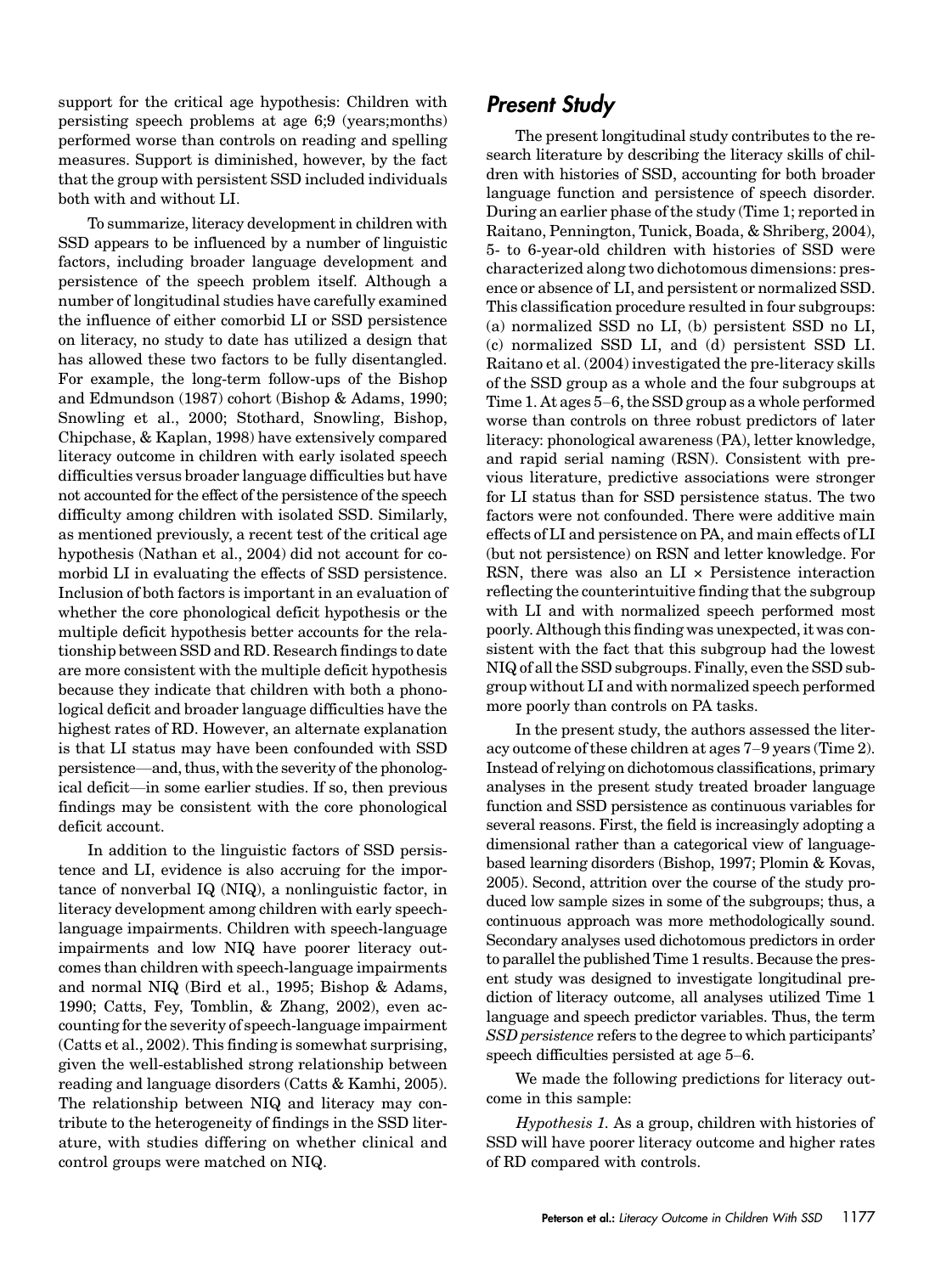Hypothesis 2. Among children with SSD, broader language function will predict literacy outcome more powerfully than will SSD persistence.

Hypothesis 3. Prediction of Time 2 literacy skills will be significantly stronger when obtained from a model that includes multiple Time 1 cognitive variables (e.g., PA, broad language, NIQ) than from a model that includes only Time 1 PA.

Hypotheses 1 and 2 follow from previous research. If a substantial portion of individuals with SSD develop RD, then Hypothesis 2 bears on core phonological deficit versus multiple deficit accounts of RD. A finding that children with both a phonological impairment and broader language difficulties have the highest rates of RD would provide strong support for the multiple deficit view, particularly because LI status was not confounded with SSD persistence in this sample at Time 1. Conversely, a finding that SSD persistence is the primary predictor of RD status would provide support for the core phonological deficit view. Hypothesis 3 directly tests whether PA alone can predict—as strongly as multiple cognitive variables the literacy outcomes of participants in the present longitudinal study.

# **Method Participants**

One hundred twenty-three 7- to 9-year-old children participated in this study. These children were part of a larger longitudinal and genetic linkage study conducted at the University of Denver examining the relation between SSD and RD. Two groups were recruited for this study: children with a history of childhood SSD  $(n = 86)$ and children with no history of speech or language disorder (controls;  $n = 37$ ). At original assessment (Time 1), children were 5–6 years of age  $(M = 5; 8$  years). All children with SSD had a history of speech difficulties by parent report. In addition, SSD participants were required to have a history of speech therapy for speech sound problems or a score at study entry at or below the 30th percentile on a standardized articulation test. Control children were required to have (a) no history of a speechlanguage disorder by parent report, (b) no history of speech-language therapy, and (c) a score at study entry above the 30th percentile on a standardized articulation test. The average articulation score for the control group at study entry was at the 68th percentile (range: 31st– 99th percentile), indicating that all controls earned articulation scores in the average or above-average range. SSD and control participants were recruited through mass mailings to public and private schools in the Denver area as well as through radio and newspaper advertisements. A small number of control participants were

recruited through the University of Denver Department of Psychology developmental subject pool. Overall, the goal was to recruit SSD and control participants of similar demographic backgrounds who lived in the same neighborhoods and attended the same schools. Exclusionary criteria for both the SSD and control groups included a known genetic disorder, intellectual disability, a pervasive developmental disorder, significant birth complications, an acquired brain injury, hearing loss, deficits in the peripheral speech articulators (e.g., cleft palate), or a language other than English spoken in the home.

Three participants were excluded from the current Time 2 analyses because they were found not to have met original inclusionary or exclusionary criteria. Of these three participants, 1 control participant had a positive early history of articulation problems, 1 SSD participant was diagnosed with a genetic disorder, and another SSD participant had suspected intellectual disability. In addition, 16 participants (13 SSD and 3 control), or 11.5% of the sample, did not complete the Time 2 visit because their families could not be contacted or declined to participate.

We compared the 13 SSD participants who failed to complete Time 2 with the 86 SSD participants who did complete Time 2 (see Table 1). The two groups did not differ significantly at Time 1 on age, gender, NIQ, or ethnicity. The two groups also did not differ significantly at Time 1 on any speech or language symptom measure nor on any pre-literacy variable. However, the groups differed on the Hollingshead Four Factor Index (Hollingshead, 1975), a measure of socioeconomic status (SES), with participants who completed Time 2 coming from families of higher SES than participants who did not complete Time 2,  $t(90) = 2.25$ ,  $p < .05$ . These analyses indicate that, with the exception of SES status, the group that completed Time 2 measures is generally representative of the SSD sample that began the study. The number of control participants who did not participate at Time 2 was too small to allow meaningful statistical analyses.

Table 1. Means (and standard deviations) on demographic variables for control and speech sound disorder (SSD) groups.

| Variable      | Control M (SD)   | SSD M (SD)     |
|---------------|------------------|----------------|
| N             | 37               | 86             |
| Age in months | 99.11 (5.92)     | 98.97 (6.92)   |
| Male (%)      | 59.3             | 70.3           |
| Caucasian (%) | 72.1             | 784            |
| <b>NIQ</b>    | 112.00 (7.83)*** | 104.76 (11.40) |
| <b>SES</b>    | 57.37 (7.71)*    | 54.78 (9.27)   |

Note. NIQ = Differential Ability Scales Nonverbal IQ Composite; SES = socioeconomic status, as measured by the Hollingshead score. Control versus SSD group differences: \* $p < .05$ . \*\*\* $p < .001$ .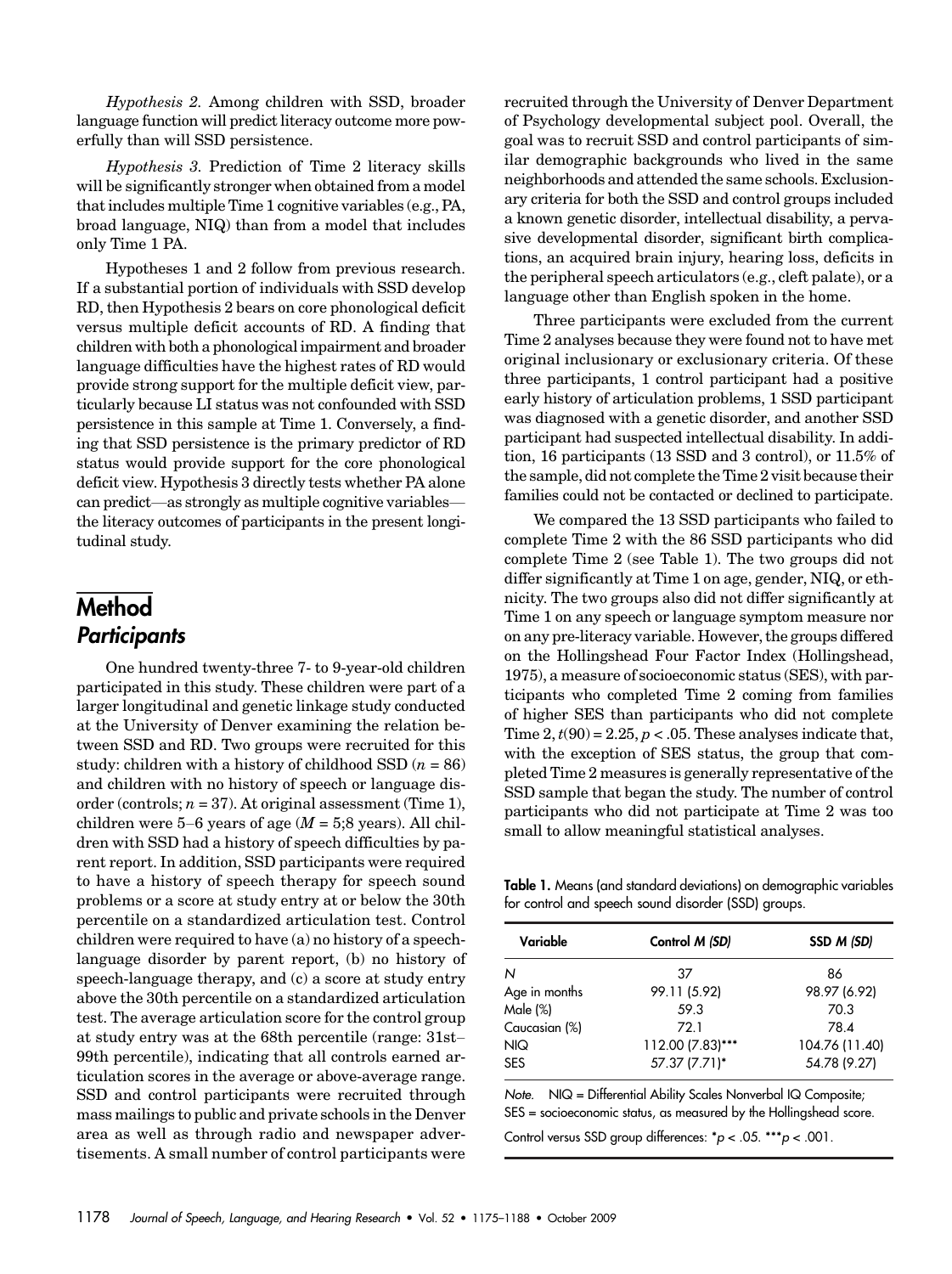As shown in Table 1, the final control and SSD groups were similar in age, gender, and ethnicity, but there were significant between-group differences on NIQ,  $t(97.5)$  =  $4.05, p < .001$ , and SES (as measured by the Hollingshead Index),  $t(117) = 1.99$ ,  $p < .05$ , with the control group scoring higher than the SSD participants in both domains. Previous studies have also reported lower NIQ in SSD and LI samples compared with controls (e.g., Johnston, 1994). The difference in the Hollingshead Index was evident despite attempts to match control and SSD participants on SES. A possible explanation for this finding is that because both SSD and LI are familial (Beitchman, Hood, & Inglis, 1992; Lewis, Ekelman, & Aram, 1989; Lewis et al., 2006; Neils & Aram, 1986), parents of children with SSD are at higher risk for language and reading difficulties and, thus, have lower levels of educational and occupational achievement. Because both NIQ and SES are closely related to the SSD phenotype, we followed the same strategy as that used in the Time 1 analyses of this sample. In the primary analyses, we did not covary either variable, but we performed follow-up analyses in which they were covaried to examine their potential association with literacy outcome. In general, assumptions for analysis of covariance (ANCOVA) were met, except that, as just described, there was a significant relationship between our independent variable (SSD vs. control) and the covariates (NIQ, SES). Although use of ANCOVA under such circumstances is controversial, it is widespread in our field, and given the impossibility of random assignment to SSD and control groups, this procedure offered one means of exploring potentially important third-variable issues.

#### Procedure and Measures

At both Time 1 and Time 2, participants were tested individually at the University of Denver over three sessions lasting 2 hr each. Informed consent was obtained from participants' parents, and assent was obtained from participants over age 7. Tasks were administered in a standardized order across participants. Based on pilot data, a test order was designed to maintain children's interest and engagement throughout a long test battery. In addition, because of concerns about attrition, we made efforts to include the most critical measures (i.e., speech data) on earlier days. Specific test order was somewhat different across the two time points and yet the pattern of results was similar, suggesting that order effects are unlikely to account for the important findings. Table 2 summarizes the constructs assessed at each time point.

Speech production. At both time points, two speech tasks were administered to assess participants' speech production skill: a conversational speech sample used as input to the Speech Disorders Classification System (SDCS; Shriberg, Austin, Lewis, McSweeny, & Wilson, Table 2. Summary of constructs measured at each time point.

| Construct              | Time 1 | Time 2 |
|------------------------|--------|--------|
| Speech production      |        |        |
| Language               |        |        |
| Nonverbal IQ           |        |        |
| Phonological awareness |        |        |
| Rapid serial naming    |        |        |
| Literacy               |        |        |

1997a) and the Goldman–Fristoe Test of Articulation (Goldman & Fristoe, 1986). The SDCS is a validated classification instrument used to categorize children (and adults) with speech sound disorder based on a large corpus of lifespan data of individuals with typical and disordered speech. Examiners evoked tape-recorded conversational samples from participants in a naturalistic fashion. The samples were narrowly transcribed using a diacritic system and computer formatting procedures developed specifically for research on child speech disorders (Shriberg, Allen, McSweeny, & Wilson, 2001; Shriberg & Kent, 2003). The SDCS software suite provides both a categorical metric (persistent vs. normalized speech) and a continuous metric indexing severity of speech delay known as the Percentage of Consonants Correct–Revised (PCC-R; Shriberg, Austin, Lewis, McSweeny, & Wilson, 1997b). This metric also provides a  $z$  score adjusted for children's age and sex ( $z$ PCC-R). The Goldman–Fristoe Test of Articulation is a single-word elicitation task that provides both a raw score for total number of articulatory errors and an age- and sex-adjusted percentile score.

Consistent with previous research (Shriberg, 1994), the large majority of SSD participants had their speech difficulties resolve by age 7–9. The number of individuals with persistent SSD at Time 2  $(n = 7)$  was too small to allow meaningful statistical analyses. Thus, analyses of the relation between SSD persistence at Time 2 and literacy are not reported.

Language. At Time 1, the Picture Vocabulary, Oral Vocabulary, Grammatic Understanding, Sentence Imitation, and Grammatic Completion subtests from the Test of Language Development–Primary: Third Edition (TOLD-P:3; Newcomer & Hammill, 1997) were administered to measure broader language skills. The TOLD-P:3 subtests were combined in various ways to give four composites: Expressive Language, Receptive Language, Semantics, and Syntax. Participants were considered to have comorbid LI if they obtained a standard score of 81 or lower (10th percentile) on any of the four composites. This approach to assigning LI status at Time 1 was a slight modification of the EpiSLI system used in past epidemiological research (Tomblin, Records, & Zhang, 1996).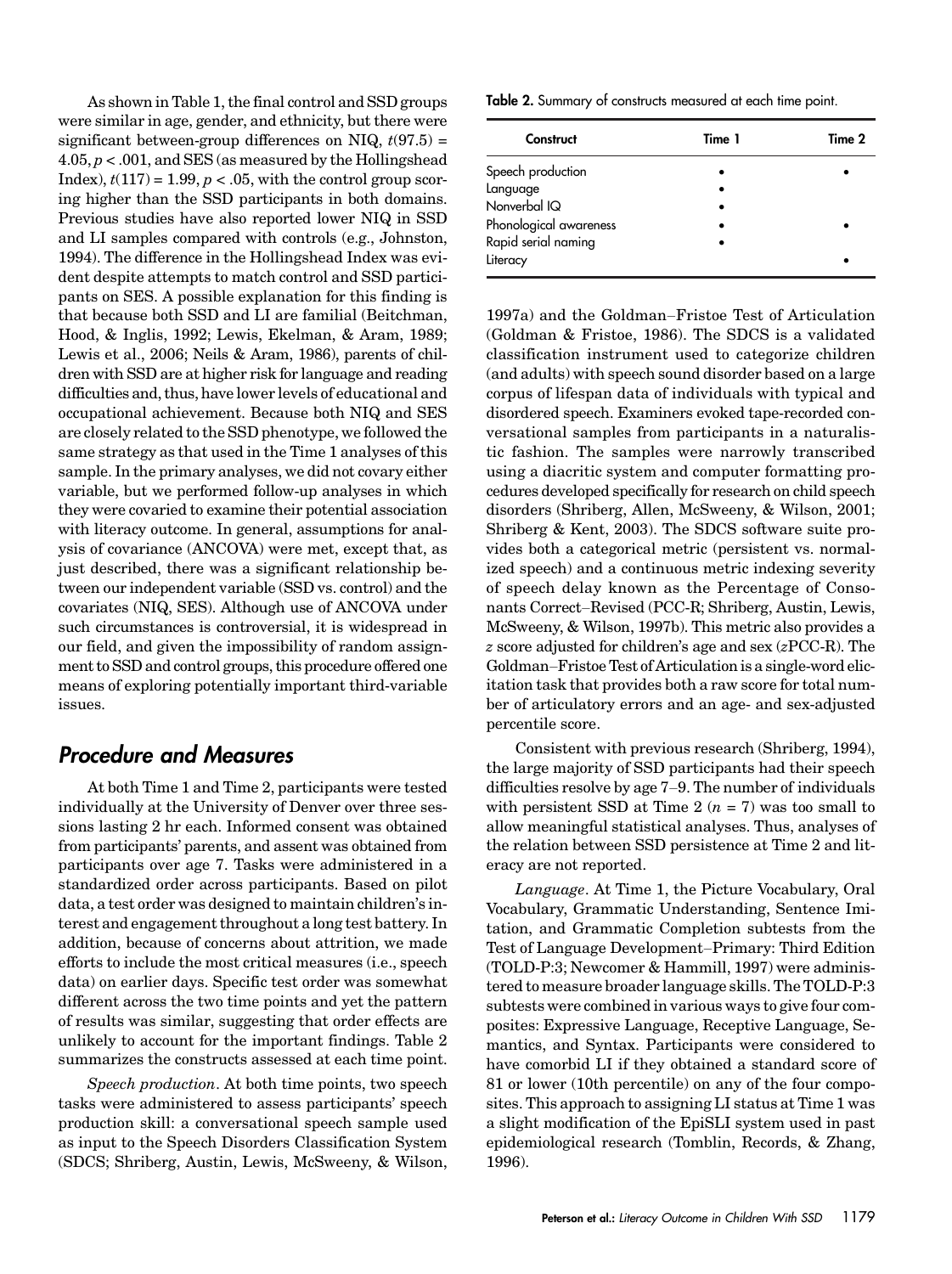Nonverbal IQ. Nonverbal IQ was estimated at Time 1 with the Pattern Construction and Matrices subtests of the Differential Ability Scales (Elliott, 1990).

Cognitive correlates of literacy. At Time 1, PA was assessed with the Elision, Blending Words, and Sound Matching subtests of the Comprehensive Test of Phonological Processing (CTOPP;Wagner, Torgesen, & Rashotte, 1999) as well as the Bird and Bishop (1992) rhyme task. At Time 2, the same tests were administered except that the Lindamood Auditory Conceptualization task (Lindamood & Lindamood, 1979) was substituted for Sound Matching (since norms for Sound Matching only go up to age 6;11). At Time 1, the Rapid Color and Object Naming subtests of the CTOPP were administered to assess RSN.

Literacy. Four measures of literacy attainment were administered at Time 2. Single-word reading accuracy, single-word spelling accuracy, and reading comprehension were assessed with the Basic Reading, Spelling, and Reading Comprehension subtests of the Wechsler Individual Achievement Test (WIAT; Wechsler, 1992). The Gray Oral Reading Test–Third Edition (GORT-III; Wiederholdt & Bryant, 1992) was used to assess reading accuracy and fluency in connected text.

#### Data Reduction

Age-corrected standardized scores were used in all analyses. Bird and Bishop's (1992) Rhyme task was the only measure that did not provide such a score; in this case, raw scores were residualized for age. All agecorrected variables had acceptable skewness and kurtosis statistics (absolute value < 3). The number of variables to be used in analyses was reduced by creating composites with subtests designed to assess the same underlying constructs. In some cases (e.g., TOLD-P:3 Language composites, CTOPP Rapid Naming composite), standardized composite scores were provided by the tests employed. When this was not the case, the relevant age-corrected scores were standardized and averaged together.

# **Results**

Predictors of literacy outcome were examined in three ways, corresponding to our three hypotheses. First, we compared rates of categorical RD in the SSD group to rates in controls; we also compared continuously measured literacy outcome in the two groups. Next, to evaluate whether broader language status predicted literacy more powerfully than SSD persistence, we used T1 speech and language variables to predict T2 literacy outcome in a regression model. Follow-up analyses compared literacy outcome across categorically defined SSD subgroups. Third, to more directly test the predictions of the multiple deficit and core phonological deficit accounts of RD, we ran a series of regression equations using T1 candidate deficits to predict T2 literacy.

## Hypothesis 1: As a Group, Children With Histories of SSD Will Have Poorer Literacy Outcome and Higher Rates of RD Compared With Controls

We first compared continuously measured literacy outcome in the SSD and control groups. To maximize reliability, we created a composite literacy score from the age-corrected scores on the four literacy tests. The SSD group as a whole performed worse than the control group on the composite literacy variable,  $t(121) = 5.11, p < .001$ . This finding remained robust when NIQ was covaried,  $F(1, 119) = 14.01, p < .001$ , and the effect of the covariate was significant,  $F(1, 119) = 27.82$ ,  $p < .001$ . The group difference also remained significant when both NIQ and SES (Hollingshead Index) were covaried,  $F(1, 114) =$  $10.25, p < 0.01$ , with significant effects of both covariates:  $NIQ, F(1, 114) = 27.60, p < .001; SES, F(1, 114) = 11.47,$  $p < .01$ .

We next compared rates of categorical RD in the SSD and control groups. RD was defined as a standard score on the GORT-III Fluency composite of 80 or lower (i.e., 9th percentile or poorer). Because the GORT-III uses connected text and measures both speed and accuracy, this definition of RD corresponds well to current, researchvalidated definitions (Shaywitz, 2003). The GORT-III provides standard scores in five-point increments, so this cutoff was chosen to correspond as closely as possible to the cutoff used for LI (standard score of 81, or 10th percentile). Consistent with the continuous analyses, RD was significantly more prevalent in the SSD group than in the control group,  $\chi^2(1, N = 123) = 5.09$ ,  $p < .05$ ). Of the SSD sample, 22.1% developed RD, compared with 5.4% of controls. These results are summarized in Table 3.

### Hypothesis 2: Among Children With SSD, Broader Language Function Will Predict Literacy Outcome More Powerfully Than Will SSD Persistence

To test this hypothesis, we ran a series of regression analyses within the SSD group. In every case, the dependent measure was the Time 2 composite literacy variable. Each model included two independent variables: the Time 1 composite speech variable (indexing persistence of speech difficulty at study entry) and one of the four Time 1 language composite variables provided by the TOLD-P:3.

Results, which are summarized in Table 4, were very clear. Each of the four language composites predicted later literacy more powerfully than speech. In every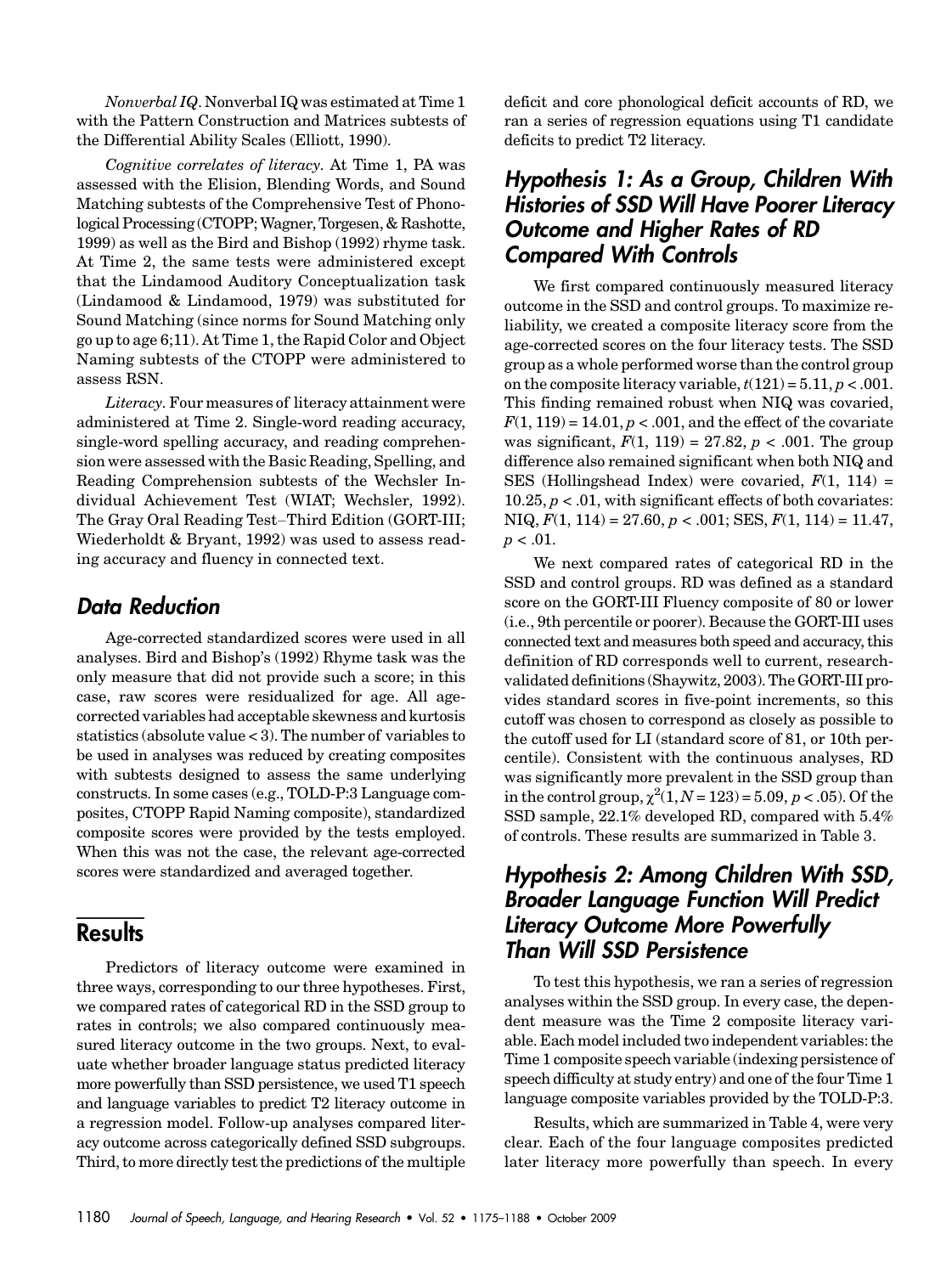| Variable                             | Control M (SD)    | SSD M (SD)     |
|--------------------------------------|-------------------|----------------|
| % RD                                 | $5.4*$            | 22.1           |
| Literacy composite z score           | $0.64(1.03)***$   | $-0.27(0.86)$  |
| <b>WIAT Basic Reading SS</b>         | 114.16 (17.15)*** | 100.84 (13.48) |
| <b>WIAT Spelling SS</b>              | 111.93 (15.77)*** | 98.94 (11.51)  |
| <b>WIAT Reading Comprehension SS</b> | 115.19 (13.29)*** | 101.33 (14.48) |
| <b>GORT-III Fluency SS</b>           | 108.92 (18.71)*** | 95.64 (15.60)  |
| T2 Phonological Awareness composite  | $0.54$ (.72)***   | $-0.23(1.02)$  |

Table 3. Means (and standard deviations) on literacy and cognitive variables for control and SSD groups.

Note. RD = reading disability; WIAT = Wechsler Individual Achievement Test; GORT-III = Gray Oral Reading Test–Third Edition; T2 = Time 2.

Control versus SSD group differences:  $p < .05$ . \*\*\* $p < .001$ .

case, the association between earlier persistence of speech errors and later literacy was nonsignificant when broader language function was accounted for. However, the association between earlier language skill and later literacy was in the moderate to large range, even after accounting for earlier speech, and the  $\beta$ -weight for each language composite was statistically significant (range: .35–.59; all *p* values < .01).

These analyses treating T1 speech and language status as dimensional constructs were followed up with analyses treating T1 SSD persistence and T1 comorbid LI as categorical diagnoses. SSD persistence was determined with the dichotomous variable produced by the  $z$ PCCR, and LI status was determined using a modification of the EPI-SLI system, as described in the Method section. Sample sizes in the resulting four subgroups were as follows: normalized SSD no LI  $(n = 45)$ , persistent SSD no LI ( $n = 23$ ), normalized SSD LI ( $n = 11$ ), and persistent SSD LI  $(n = 7)$ . Within the SSD group, a  $2 \times 2$  analysis of variance (ANOVA) of the composite literacy variable yielded a main effect of T1 LI status,  $F(1, 82) = 21.38$ ,  $p < .001$ , indicating that children with SSD + LI had poorer literacy scores than children with isolated SSD. Consistent with the regression results mentioned previously, there was no main effect of T1 SSD persistence  $(F < 1)$ . The same pattern of results held when the outcome variable was categorical RD. Within the SSD group, 66.7% of children with comorbid LI developed RD, compared with 10.3% of those without LI,  $\chi^2(1, N = 86)$  = 26.29,  $p < .001$ . In contrast, 26.7% of children with persistent SSD developed RD compared with 19.6% of those with normalized SSD, and this difference was not statistically significant  $(p > .4)$ .

The failure to find an association between persistence of earlier speech difficulties and later literacy after accounting for broader language skill was surprising, given that at Time 1, there were additive main effects of LI status and SSD persistence on PA. To further understand the development of phonological difficulties in our sample, we ran a series of analyses examining the contributions of earlier speech and language skill to T2 PA. Overall, results paralleled those from Time 1. The SSD group as a whole performed worse than controls on the T2 PA composite,  $t(95.2) = 4.80, p < .001$ . The unequal variance procedure was used because Levene's test indicated that the variance in the SSD group was significantly greater than the variance in the control group (.61 vs. .30). Although ANCOVA assumes equal variances, because the larger variance was associated with the group that was larger in size, this violation makes ANCOVA a conservative test. Thus, we followed up by covarying first NIQ and then both NIQ and SES, as in previous analyses. The group difference in PA remained significant when NIQ was covaried,  $F(1, 119) = 9.38$ ,  $p < .01$ , with a significant effect of the covariate,  $F(1, 119) =$ 17.96,  $p < 0.001$ . The group difference also remained significant when both NIQ and Hollingshead Index were covaried,  $F(1, 114) = 6.26$ ,  $p < .05$ , with significant effects of both covariates: NIQ,  $F(1, 114) = 18.10, p < .001$ ; SES,  $F(1, 114) = 10.15, p < .01$ . Group means and SDs are reported in Table 3.

We next ran four regression analyses within the SSD group, predicting Time 2 PA in place of Time 2 literacy from the Time 1 composite speech variable and one of the four Time 1 language composite variables provided by the TOLD-P:3. Results, which are summarized in Table 5, suggest a stronger contribution for persistence of speech errors to later PA than to later literacy. Overall, earlier language skill predicted later PA more powerfully than did earlier speech. However, the  $\beta$ -weight for the speech composite variable was statistically significant in one of the four analyses and contributed unique variance at the trend level in an additional two of the four analyses.

We again followed up these dimensional analyses with analyses treating SSD persistence and comorbid LI as categorical diagnoses. Within the SSD group, a  $2 \times 2$  ANOVA of the T2 PA composite yielded main effects of T1 LI status,  $F(1, 82) = 15.30, p < .001$ , and T1 persistence,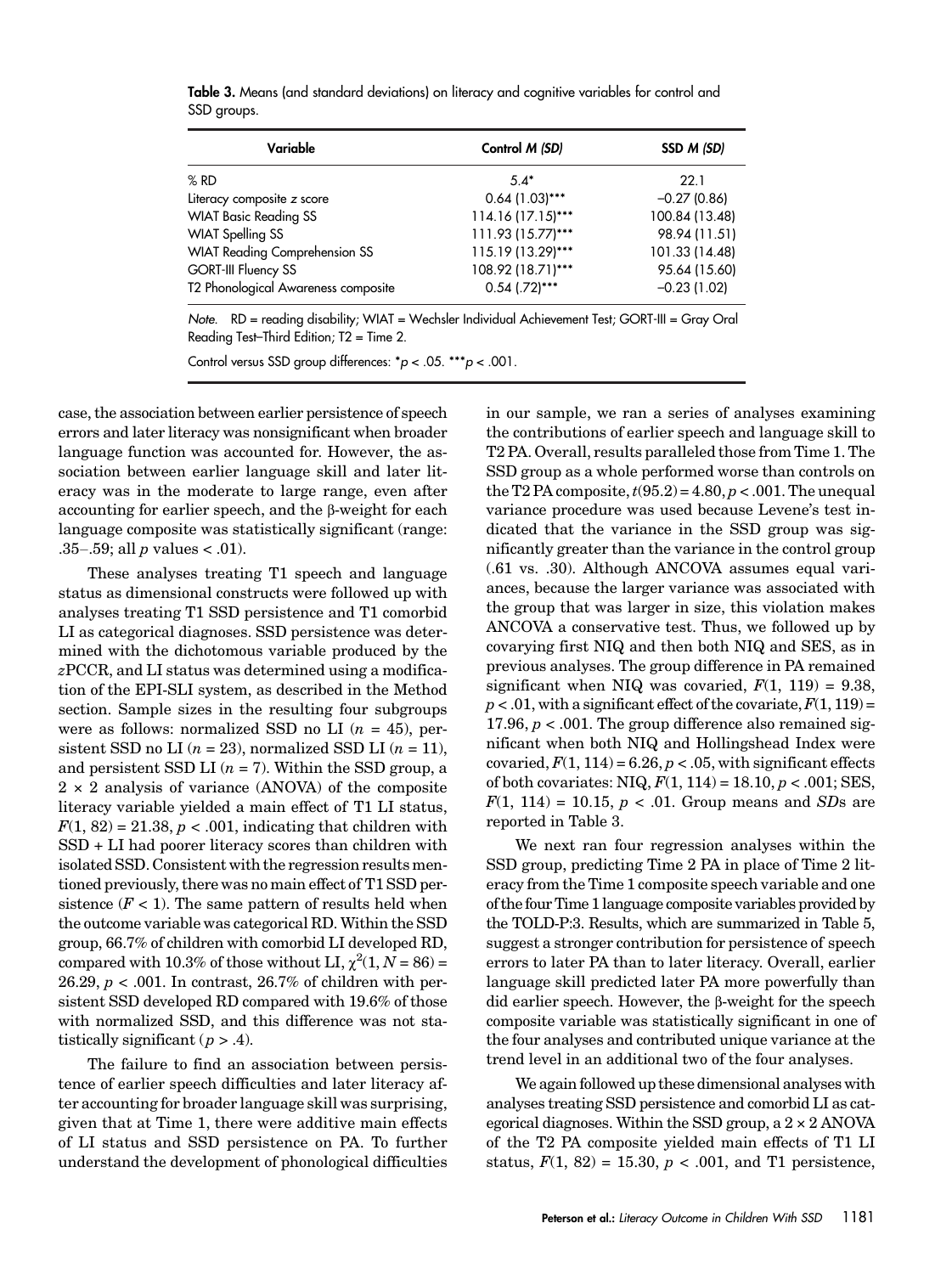Table 4. Standardized  $\beta$  weights and  $R^2$  values for regressions predicting literacy outcome composite from time 1 (T1) speech composite and each TOLD-P:3 language composite within the SSD group.

| Independent variables                                  | $\beta$ (T1 speech) | $\beta$ (T1 language) | Total $R^2$ |
|--------------------------------------------------------|---------------------|-----------------------|-------------|
| Speech <sup>a</sup> , Expressive Language <sup>b</sup> | .04                 | $.54***$              | .31         |
| Speech, Receptive Language <sup>c</sup>                | .15                 | $.35***$              | .16         |
| Speech, Semantics <sup>d</sup>                         | .09                 | $.43***$              | .21         |
| Speech, Syntax <sup>e</sup>                            | .07                 | 59***                 | .37         |

 $*^{*}p$  < .01.  $*^{**}p$  < .001.

<sup>a</sup> Time 1 composite of Goldman–Fristoe Test of Articulation and age-corrected percent of consonants correct scores. <sup>b</sup>Time 1 TOLD-P:3 Expressive Language Composite. <sup>c</sup>Time 1 TOLD-P:3 Receptive Language Composite. <sup>d</sup> Time 1 TOLD-P:3 Semantics Composite. <sup>e</sup> Time 1 TOLD-P:3 Syntax Composite.

 $F(1, 82) = 4.22, p < .05$ , on T2 PA, both in the expected direction. Thus, compared with SSD children whose speech delays had normalized by age 5–6, those with persistent SSD had continuing deficits in PA at ages 7–9. SSD persistence was, thus, associated with a continuing phonological impairment but not with later literacy difficulties, a finding that contradicts the predictions of the core phonological deficit hypothesis.

## Hypothesis 3: Prediction of Time 2 Literacy Skills Will Be Significantly Stronger When Obtained From a Model That Includes Multiple Time 1 Cognitive Variables Than From a Model That Includes Only Time 1 PA

To more directly test the predictions of the core phonological deficit versus multiple deficit accounts of RD, we next used Time 1 composites, including both symptom measures and cognitive correlates of literacy, to predict Time 2 literacy outcome. Time 1 composites representing candidate deficits included PA, speech, semantics, syntax, RSN, and NIQ. The Expressive and Receptive Language composites from the TOLD-P:3 were not included because the subtests that compose them were already represented in the Semantics and Syntax composites. We did not include T1 letter knowledge as candidate deficit because it represents a measure of written, rather than oral, language. In order to investigate which of these candidate deficits best discriminated between children who did and did not develop RD, we first examined group mean difference effect sizes for the  $SSD + RD$ , SSD only, and control groups. Results are shown in Table 6. With the exception of the speech composite, all candidate deficits discriminated the SSD + RD from the SSD only group, with large effect sizes  $(d > 1)$ . The RSN composite appeared closely related to RD status. Although it discriminated the SSD + RD group from the SSD only group and from controls, it was the only composite that did not differ between the two groups that had not developed RD.

Next, we ran a series of exploratory hierarchical regressions within the SSD sample to determine if T2 literacy composite scores could be predicted from all six

Table 5. Standardized  $\beta$  weights and  $R^2$  values for regressions predicting time 2 phonological awareness composite from time 1 speech composite and each TOLD-P:3 language composite within the SSD group.

| Independent variables                                  | $\beta$ (T1 speech) | $\beta$ (T1 language) | Total $R^2$ |
|--------------------------------------------------------|---------------------|-----------------------|-------------|
| Speech <sup>a</sup> , Expressive Language <sup>b</sup> | .13                 | $.48***$              | .30         |
| Speech, Receptive Language <sup>c</sup>                | $.24*$              | .18†                  | .10         |
| Speech, Semantics <sup>d</sup>                         | .21†                | $.26*$                | .14         |
| Speech, Syntax <sup>e</sup>                            | .16†                | $.51***$              | .32         |

Note. TOLD-P:3 = Test of Language Development–Primary: Third Edition.

 $\uparrow p < 0.1.$  \* $p < 0.05.$  \*\*\* $p < 0.001.$ 

<sup>a</sup>Time 1 composite of Goldman–Fristoe Test of Articulation and age-corrected percent of consonants correct scores. <sup>b</sup>Time 1 TOLD-P:3 Expressive Language Composite. <sup>c</sup>Time 1 TOLD-P:3 Receptive Language Composite. <sup>d</sup> Time 1 TOLD-P:3 Semantics Composite. <sup>e</sup> Time 1 TOLD-P:3 Syntax Composite.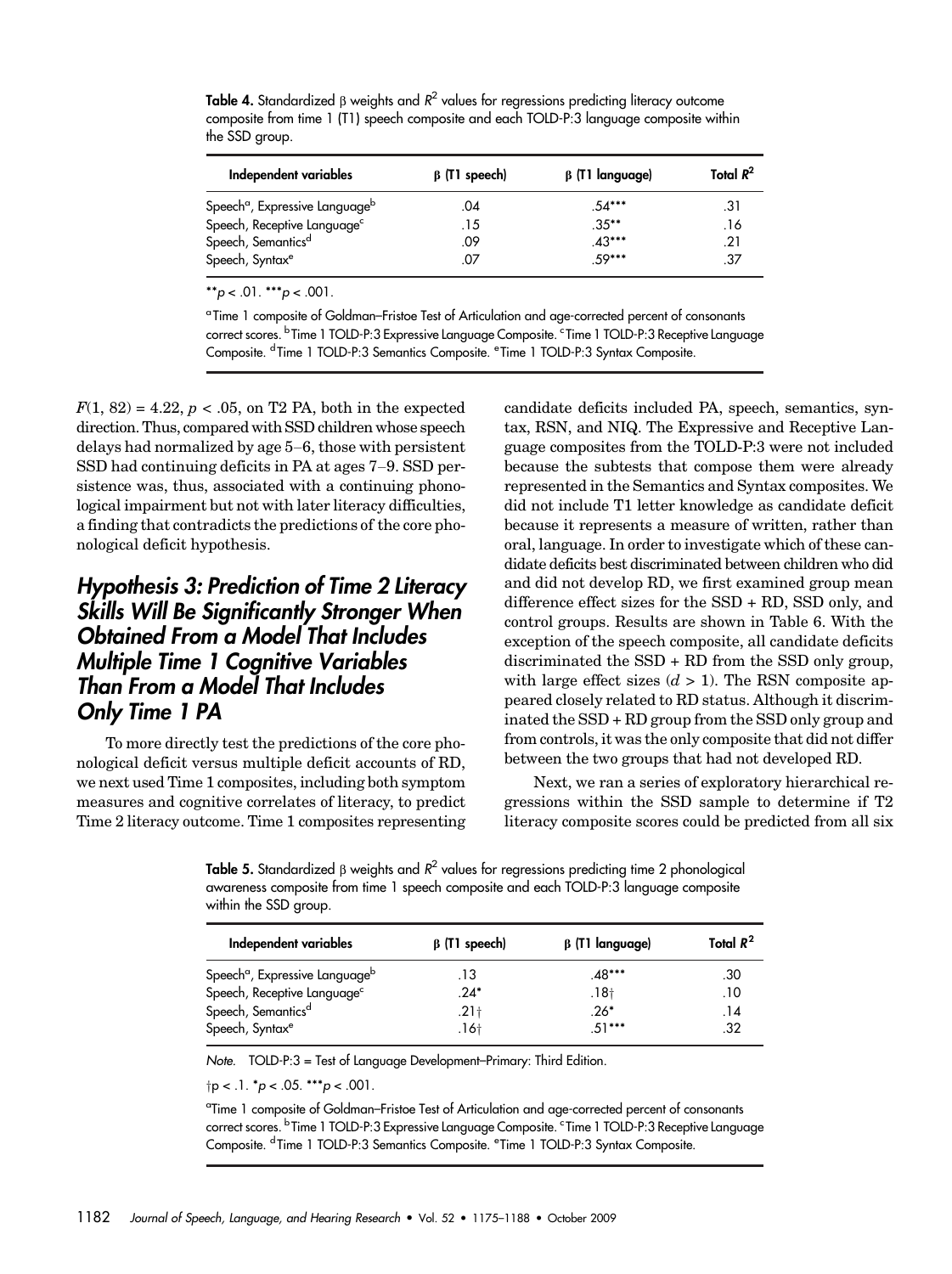Table 6. Group means and group difference effect sizes for SSD + RD, SSD only, and control groups for time 1 candidate deficits.

| <b>Candidate deficit</b> | $SSD + RD$                  | SSD only                                     | Control                    | d,   | d <sub>2</sub> | $d_3$   |
|--------------------------|-----------------------------|----------------------------------------------|----------------------------|------|----------------|---------|
| ti niq                   | 94.83 (9.37) <sup>a</sup>   | $107.63(10.32)^{b}$                          | 112.00 (7.83) <sup>c</sup> | 1.27 | 2.06           | 0.46    |
| T1 PA                    | $-0.83(1.39)$ <sup>a</sup>  | $0.01(0.63)^{b}$                             | $0.57(0.67)^c$             | 1.39 | 2.26           | 0.87    |
| <b>T1 RSN</b>            | 85.69 (14.60) <sup>a</sup>  | 100.95 (15.10) <sup>b</sup>                  | 97.39 (12.86) <sup>b</sup> | 1.02 | 0.87           | $-0.25$ |
| T1 Syntax                | 82.11(11.95)°               | 99.00 (13.84) <sup>b</sup>                   | 113.49 (9.59) <sup>c</sup> | 1.26 | 3.02           | 1.18    |
| <b>T1 Semantics</b>      | 90.53 (9.07) <sup>a</sup>   | $105.10(12.31)^{b}$                          | 116.95 (9.80) <sup>c</sup> | 1.26 | 2.77           | 1.04    |
| T1 Speech                | $-0.58$ (0.77) <sup>o</sup> | $-0.32$ (0.75) <sup><math>\circ</math></sup> | $0.88(0.42)^{b}$           | 0.34 | 2.71           | 1.90    |

Note. Cells with the same superscript within the same row do not differ at the  $p < .05$  level. RSN = rapid serial naming;  $d_1 = SSD +$ RD vs. SSD only;  $d_2 =$  SSD + RD versus control;  $d_3 =$  SSD only versus control.

<sup>a</sup>Time 1 composite of Goldman–Fristoe Test of Articulation and age-corrected percent of consonants correct scores. <sup>b</sup>Time 1 TOLD-P:3 Expressive Language Composite. <sup>c</sup>Time 1 TOLD-P:3 Receptive Language Composite. <sup>d</sup>Time 1 TOLD-P:3 Semantics Composite. <sup>e</sup>Time 1 TOLD-P:3 Syntax Composite.

candidate T1 deficits. Together, the six variables explained 61% of the variance in literacy outcome. Each predictor was entered both first and last, and we compared the relative magnitudes of  $\Delta R^2$  statistics. Of all the composites, PA and Syntax were the most powerful predictors of literacy outcome when entered first, with  $\Delta R^2$  change values as follows: PA = .36, p < .001; Syntax = .36,  $p < .001$ ; NIQ = .25,  $p < .001$ ; RSN = .09,  $p < .05$ ; Semantics = .21,  $p < .001$ ; and Speech = .04,  $p < .1$ . When entered last, only PA, Syntax, and NIQ explained significant unique variance in the literacy composite, with  $\Delta R^2$  change values as follows: PA = .08, p < .01; Syntax = .05,  $p < .01$ ; and NIQ = .03,  $p < .05$ .

On the basis of these results, we tested a model in which T1 PA, Syntax, and NIQ predicted T2 literacy outcome within the SSD group.  $\beta$  values for all three predictors were significant and comparable (PA = .36,  $p < .001$ ; Syntax = .29,  $p < .01$ ; NIQ = .26,  $p < .01$ ).  $R^2$  was .52, indicating that this model explained 9% less variance in literacy outcome than the model with all six predictors.  $R^2$  did not improve with the inclusion of any of the two- or three-way interaction terms. Based on the effect size results, we then added T1 RSN as a fourth

predictor. Although  $R^2$  improved to .61, the  $\beta$ -weight for RSN was nonsignificant ( $p > .9$ ). We believe the model that best balances parsimony with explanatory power includes the three Time 1 predictors of PA, Syntax, and NIQ to predict Time 2 literacy. This model explained 19% more variance in literacy outcome than did PA alone. Further, the  $\beta$ -weights for Syntax and NIQ were similar in magnitude to that for PA. These results are, thus, more consistent with a multiple deficit than core phonological deficit account of RD. Table 7 summarizes total  $R^2$  and standardized  $\beta$ -weights for the model with all six predictors, the core phonological deficit model (PA only), and the final multiple deficit model. A similar set of analyses was carried out in the full sample, including controls. Results were similar except that explanatory power was slightly higher for a model that included RSN in place of NIQ.

#### **Discussion**

The purpose of the present study was to examine literacy skills in a sample of 7- to 9-year-old children with

| $\beta$ weight                     | Model 1 (Exploratory;<br>all predictors) | Model 2 (Core phonological<br>deficit model) | <b>Model 3 (Final multiple</b><br>deficit model) |
|------------------------------------|------------------------------------------|----------------------------------------------|--------------------------------------------------|
| (T1 NIQ)                           | $.22*$                                   |                                              | $.26***$                                         |
| (T1 PA)                            | $.40**$                                  | $.60***$                                     | $.36***$                                         |
| (T1 RSN)                           | .01                                      |                                              |                                                  |
| (T1 Syntax)                        | $.35***$                                 |                                              | $.29**$                                          |
| (T1 Semantics)                     | $-.05$                                   |                                              |                                                  |
| (T1 Speech)                        | .02                                      |                                              |                                                  |
| Total $R^2$                        | .61                                      | .36                                          | .52                                              |
| $p < .05.$ **p < .01. ***p < .001. |                                          |                                              |                                                  |

Table 7. Summary of regression models predicting literacy outcome from time 1 variables in SSD sample.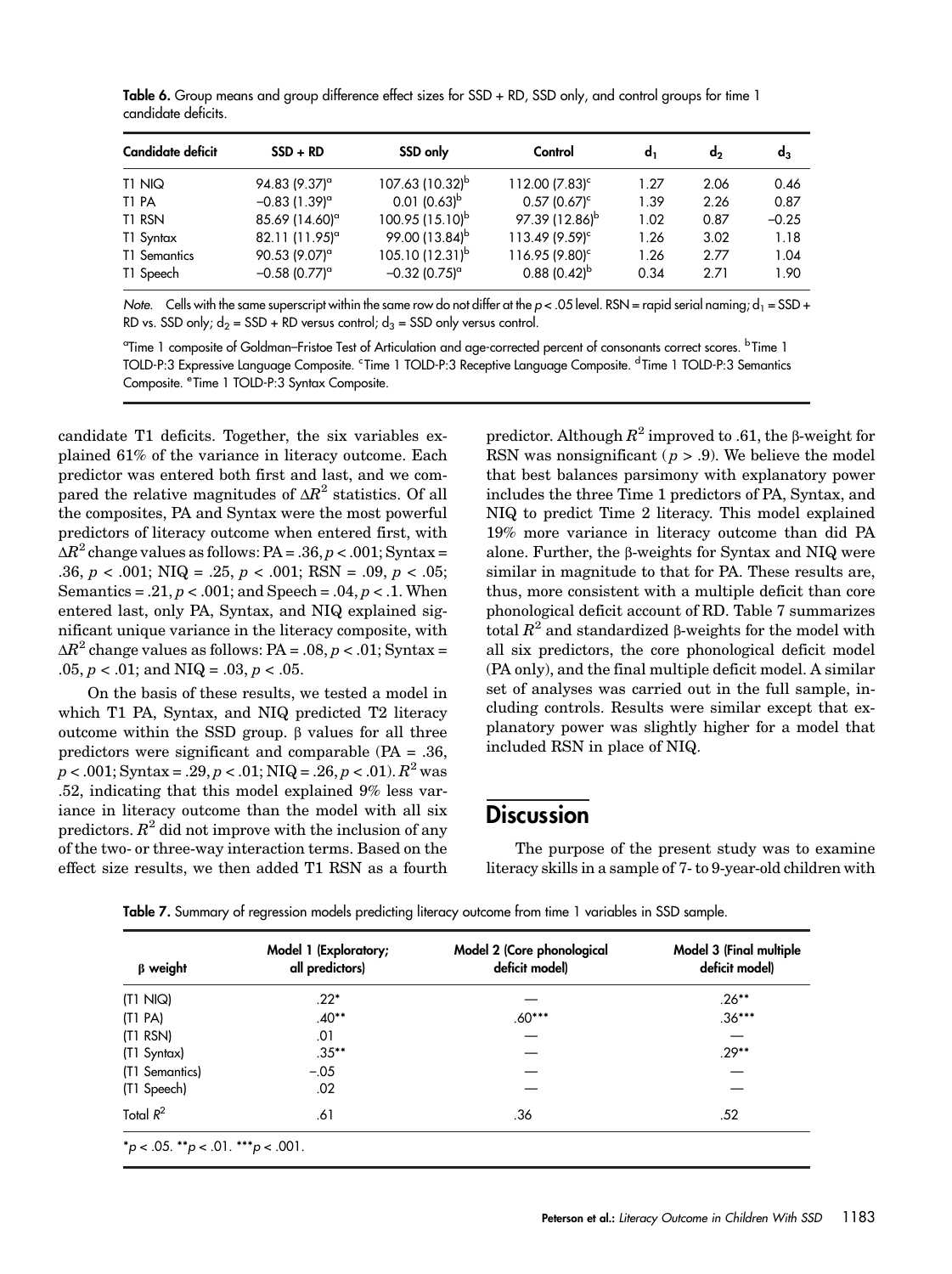preschool histories of SSD who had been characterized along two dimensions of heterogeneity in SSD at age 5–6: broader language function and persistence of speech delay. Although each of these dimensions had been examined in prior studies, no published studies have examined both dimensions simultaneously to estimate individual and interactive associations with reading disability. The major theoretical question addressed by the present study was whether the comorbidity between SSD and RD is better accounted for by a core phonological deficit or a multiple deficit account of RD. According to the core phonological deficit view, children with a history of SSD are more likely to develop RD because the two disorders share a deficit in phonological processing, and variance in literacy outcome among children with SSD relates primarily to the underlying phonological impairment. According to the multiple deficit view, preschoolers with SSD have a phonological deficit that puts them at risk for later RD, but this deficit interacts with other risk and protective factors to determine literacy outcome. We proposed three hypotheses regarding literacy outcome in SSD, based on previous literature as well as the pre-literacy skills of the current sample, measured at ages 5–6 years. In the paragraphs that follow, we discuss the results in terms of these hypotheses and explain how the results bear on the core phonological deficit versus multiple deficit accounts of RD.

## Hypothesis 1: Literacy Outcome in Whole SSD Sample

We hypothesized that as a group, children with SSD would have poorer literacy outcome than controls and would have higher rates of categorical RD. This hypothesis was confirmed. The continuous literacy scores of the SSD group were significantly below those of the control group, even when NIQ and SES were covaried. Further, using a 9th percentile cutoff for the general population, nearly one quarter of the SSD sample (22.1%) met criteria for a reading disability, compared with 5.4% of controls. Thus, the relative risk for RD among children with a preschool history of SSD was 2.5 compared with the general population and 4.1 compared with children with no history of speech-language difficulties. However, as in previous studies, literacy problems were by no means universal in children with a preschool history of a speech sound disorder, and many children in the SSD group achieved literacy scores in the average range (Leitao et al., 1997; Nathan et al., 2004; Snowling et al., 2000). In fact, the literacy test means for the SSD group were close to national norms but still below those of a control group that was somewhat above national norms on both literacy tests and nonverbal IQ. The finding of aboveaverage achievement for a volunteer control sample in our geographic region is not unexpected (e.g., DeFries et al., 1997). Because we recruited our control sample to be similar to the SSD group on demographic variables (including school placement), the children with SSD may well be impaired relative to their peers in the classroom setting. Despite efforts to match control and SSD samples on SES, there were group differences on the Hollingshead Index. However, inclusion of the Hollingshead Index as a covariate did not change the result.

## Hypothesis 2: Relative Predictive Value of Earlier Language Versus Earlier Persistence of Speech Errors for Later Literacy

We hypothesized that broad language function at age 5–6 would predict literacy outcome at age 7–9 more strongly than would persistence of speech errors at age 5–6. This hypothesis was confirmed. Regression analyses within the SSD group indicated that the association between early broad language and later literacy was in the moderate to large range after accounting for early speech production. In contrast, the association between early speech production and later literacy was nonsignificant once early broad language was accounted for. The same pattern of results held when comorbid LI and SSD persistence were treated as categorical diagnoses rather than dimensional constructs; there was a main effect of LI but not persistence on literacy. Further, two-thirds of children with SSD + LI (66.7%) met criteria for RD, compared with 10.3% of those with isolated SSD. However, SSD persistence did not discriminate children who developed RD from those who did not. The relative risk for RD among children with SSD + LI was 7.4 compared with that for the general population, and 12.4 compared with that for controls. Thus, the present results agree with a growing body of research indicating that a substantial portion of the overlap between SSD and RD is due to the third variable of LI (Bishop & Adams, 1990; Catts, 1993; Larrivee & Catts, 1999; Leitao et al., 1997; Lewis et al., 2000; Nathan et al., 2004; Snowling et al., 2000). This finding is more consistent with a multiple deficit account than a core phonological deficit of RD and confirms that broader language status interacts with a phonological deficit in determining literacy outcome. Regression analyses indicated that not all aspects of broader language are equally important to literacy outcome, with a syntax composite acting as a more powerful predictor than a semantics composite. Possible explanations for this result, which was not predicted, are discussed next.

Time 1 results in this sample indicated additive main effects of LI and SSD persistence on PA. Although we expected the effect of language on later literacy to be stronger than the effect of speech production, we did not expect to find a null association between SSD persistence and literacy. At Time 2, there was evidence for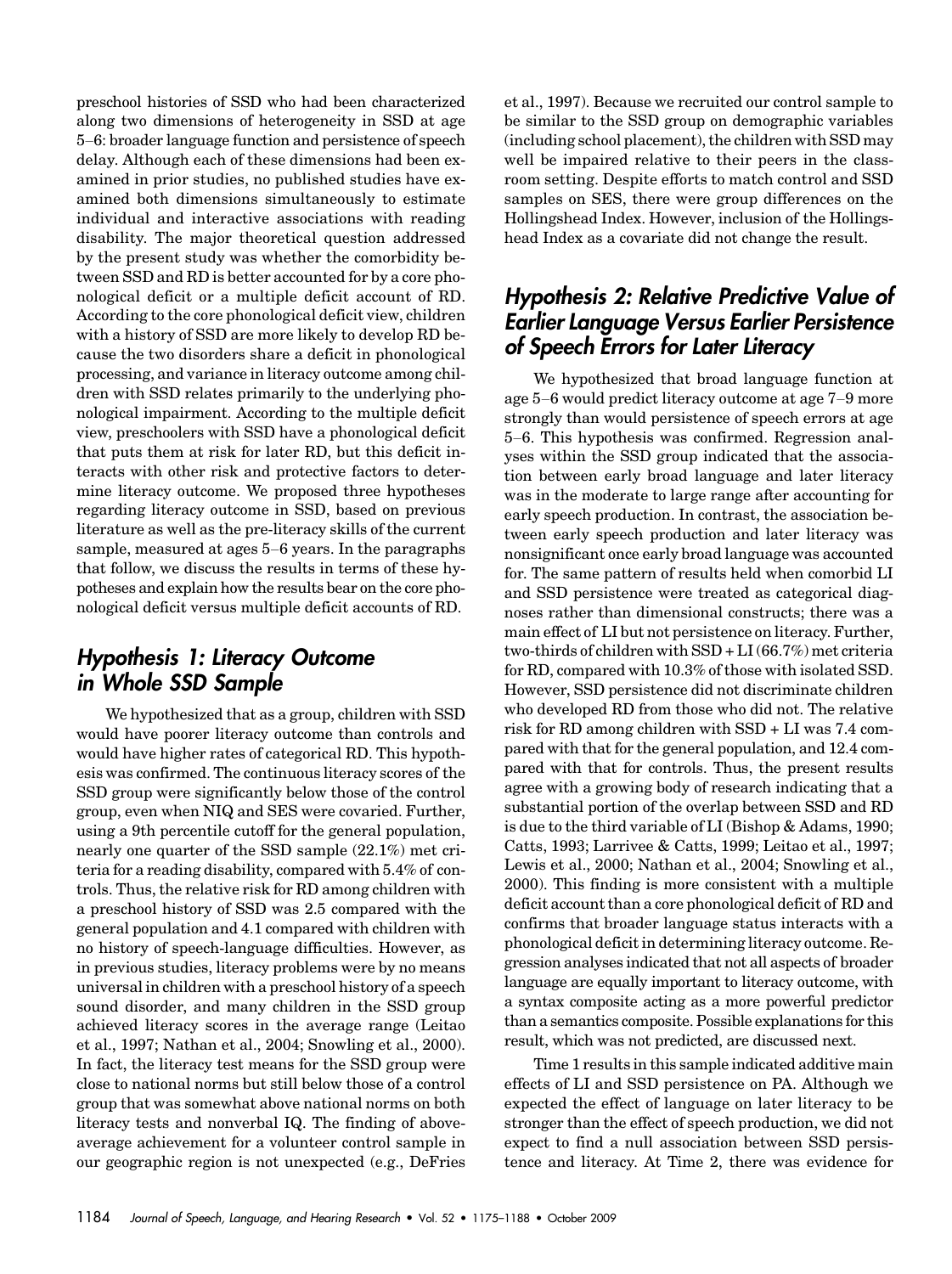a continuing effect of persistence on PA. Thus, the PA tasks appear to index ongoing phonological impairments in 7- to 9-year-old children with SSD. This finding is consistent with previous studies reporting a variety of phonological impairments in individuals with a history of isolated SSD (Bird & Bishop, 1992; Snowling, 2000; Snowling et al., 2000; Webster, Plante, & Couvillion, 1997). Given the robust association between PA and literacy skill (Vellutino et al., 2004), it is quite surprising that there was a main effect of persistence on PA but not on literacy scores.

The present finding poses a serious challenge for a strong core phonological deficit hypothesis of RD and is much more consistent with the multiple deficit account (discussed further in the paragraphs that follow). Present results also do not support the critical age hypothesis. Overall, children whose speech difficulties persisted to the initiation of formal literacy instruction (i.e., Time 1) did not have greater literacy problems than children whose speech difficulties had normalized by that point. Nathan et al. (2004) proposed a modification of the critical age hypothesis—that persistent SSD was associated with RD only when accompanied by a deficit in PA. Our results suggest that literacy outcome for children with both persistent SSD and PA deficits should be relatively good when broader language skill is intact.

The present study treated SSD persistence as a unitary construct. However, it is possible that different underlying cognitive liabilities contribute to a surface-level speech difficulty. For example, some researchers have attempted to discriminate children whose SSD relates primarily to an underlying phonological deficit from children whose SSD relates primarily to peripheral articulatory difficulties (e.g., Dodd & McIntosh, 2008). Future research could investigate whether the relative contributions of SSD persistence and language skill to later literacy are different for these subgroups. We predict that the pattern of results would be similar to the present study, considering that few cases of SSD appear to arise entirely from peripheral articulatory weaknesses (Dodd & McIntosh, 2008; see also Goffman, 2005).

# Hypothesis 3: Prediction of T2 Literacy From T1 Cognitive Variables

Finally, in the most direct test of the core phonological deficit versus multiple deficit accounts of RD, we used a wider set of T1 cognitive variables, including both symptom measures and cognitive correlates of literacy, to predict literacy outcome. Results were inconsistent with the core phonological deficit account and more consistent with the multiple deficit account. Compared to a model with PA as the sole predictor of literacy outcome in children with SSD, the model including PA, syntax, and NIQ explained substantially more variance. Effect sizes for the three predictors were similar, clustering in the moderate range.

Although we had expected broader language to relate to literacy outcome, we did not expect a stronger relationship for syntax than semantics. Although we have followed the terminology of the TOLD-P:3 in labeling the composites, it is important to note that the Syntax composite includes three measures, each of which taps slightly different skills. The Grammatic Understanding subtest primarily assesses comprehension of sentencelevel syntax; Grammatic Completion primarily assesses productive morphology; and performance on Sentence Imitation is likely constrained by multiple factors, including expressive morphology, expressive syntax, and phonological memory. Thus, although a composite of these tests primarily captures morphosyntactic ability, it may also reflect other factors that have an important relation to literacy, such as phonological memory. Of note, each of the individual subtests in the syntax composite correlated highly with the literacy composite ( $r \geq .5$ ).

The declarative/procedural model of language advanced by Ullman and colleagues (Ullman, 2001, 2004) offers one potential theoretical explanation for the strong relationship between the syntax composite and literacy. According to the model, language is subserved by two separate neural systems: the declarative memory system, which supports learning of specific word meanings, and the procedural memory system, which supports learning of grammatical (and other linguistic) rules. These authors have argued that LI results from a deficit specific to the procedural system (Ullman & Pierpont, 2005). Perhaps the process of learning to read and spell relies more heavily on the procedural memory system because of the many rules governing the mappings between print and sound that must be mastered. Because the present study was not designed to address the differential relation of language component processes to literacy, it will be important for future research to replicate our findings and more carefully investigate alternative explanations.

The present results agree with previous findings demonstrating that holding language skill constant, low nonverbal IQ predicts poorer literacy outcome (Catts et al., 2002). This result is somewhat surprising, given that current theories of reading development emphasize linguistic factors. Horn's Gf-Gc theory of intelligence offers one framework for interpreting this relationship (Horn & Noll, 1997). According to this theory, fluid intelligence  $(Gf)$  supports the ability to acquire new information, the store of which determines crystallized intelligence (Gc). NIQ measures Gf, whereas literacy skill depends on accumulated knowledge about the pronunciations and meanings of printed words and, thus, reflects Gc. So, Gf-Gc theory holds that NIQ should predict the rate of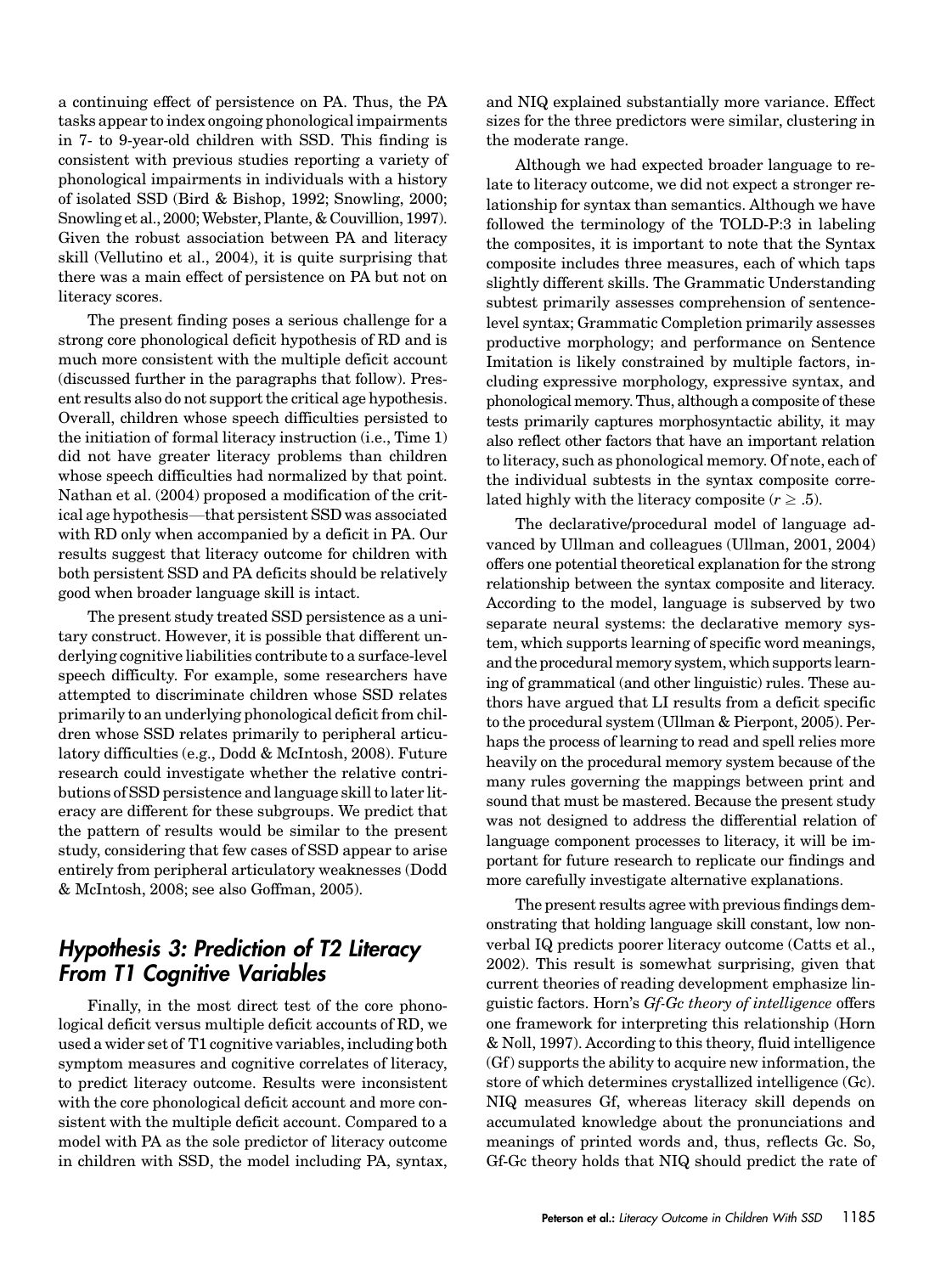acquiring skill in reading and spelling and, thus, the level of literacy skill at a particular point in development. A second (not mutually exclusive) explanation for the NIQ–literacy relationship is that nonverbal skills covary with higher level language skills that support reading development but are not measured by traditional tests of semantic–syntactic ability (Catts et al., 2002). Clearly, further research on this issue is needed.

### Conclusions and Future Directions

Overall, results from the present study are more consistent with the multiple deficit than the core phonological deficit account of the comorbidity between SSD and RD. We found clear evidence that SSD is associated with persistent phonological deficits and that children with preschool histories of SSD have elevated rates of RD compared with both the general population and our control group. However, many children with SSD histories did not develop RD despite a lasting phonological deficit. In addition to being problematic for the core phonological deficit account of RD, these results also challenge the more general assumption of a causal relationship between PA and learning to read across the full range of individual differences. This assumption had been prominent in the field for decades and has recently been more carefully scrutinized, most thoroughly in a review by Castles and Coltheart (2004). These authors point out that because few studies have carefully accounted for preexisting literacy skills, much of the relationship between PA and literacy may run in the opposite direction because learning to read both improves PA skill and changes the way individuals approach PA tasks. Our results suggest that SSD and RD might be associated with poor PA performance for at least partly different reasons.

The present study has methodological limitations that should be addressed in future research. Several important comparisons were based on a control group that consistently performed somewhat above national norms. Although this control group is likely representative of the classmates of the present clinical group, it would be valuable to know whether the present results generalize to children from a broader range of socioeconomic and demographic backgrounds. Further, our study design did not allow us to draw conclusions about literacy in SSD subgroups beyond the age of 7–9. In the present study, the pattern of results was essentially identical for measures of word reading accuracy, paragraph reading fluency, spelling, and reading comprehension. Research has demonstrated that at this early stage of literacy acquisition, reading comprehension is best predicted by word recognition skill, but as children grow older, broader language skills play an increasingly important role in reading comprehension (Curtis, 1980; Gough & Walsh,

1991). A future study should investigate whether dimensions of heterogenetity within SSD relate to differing trajectories for word recognition and spelling versus reading comprehension over time.

#### Acknowledgments

This work was supported by Grant HD049027 from the National Institute of Health and Human Development. The authors are grateful to Rachel Tunick and Nancy Raitano-Lee for their work on the initial phase of this longitudinal study and to Christa Hutaff-Lee, Irina Kaminer, Lauren McGrath, Erin Phinney, Jenni Rosenberg, and Jennifer Yerks for their work collecting the data reported here as well as for their comments on an earlier draft of this article.

#### References

- Aram, D. M., & Nation, J. E. (1980). Preschool language disorders and subsequent language and academic difficulties. Journal of Communication Disorders, 13, 159–170.
- Beitchman, J. H., Hood, J., & Inglis, A. (1992). Familial transmission of speech and language impairment: A preliminary investigation. Canadian Journal of Psychiatry, 37, 151–156.
- Bird, J., & Bishop, D. (1992). Perception and awareness of phonemes in phonologically impaired children. European Journal of Disorders of Communication, 27, 289–311.
- Bird, J., Bishop, D. V. M., & Freeman, N. H. (1995). Phonological awareness and literacy development in children with expressive phonological impairments. Journal of Speech, Language, and Hearing Research, 38, 446–462.
- Bishop, D. V. M. (1997). Uncommon understanding: Development and disorders of language comprehension in children. Hove, England: Psychology Press.
- Bishop, D. V., & Adams, C. (1990). A prospective study of the relationship between specific language impairment, phonological disorders, and reading retardation. Journal of Child Psychology and Psychiatry, 31, 1027–1050.
- Bishop, D. V., & Edmundson, A. (1987). Language-impaired 4-year-olds: Distinguishing transient from persistent impairment. Journal of Speech and Hearing Disorders, 52, 156.
- Castles, A., & Coltheart, M. (2004). Is there a casual link from phonological awareness to success in learning to read? Cognition, 91, 77–111.
- Catts, H. W. (1993). The relationship between speechlanguage impairments and reading disabilities. Journal of Speech and Hearing Research, 36, 948–958.
- Catts, H. W., Fey, M. E., Tomblin, J. B., & Zhang, X. (2002). A longitudinal investigation of reading outcomes in children with language impairments. Journal of Speech, Language, and Hearing Research, 45, 1142–1157.
- Catts, H. W., & Kamhi, A. G. (2005). The connections between language and reading disabilities. Mahwah, NJ: Erlbaum.
- Curtis, M. E. (1980). Development of components of reading skill. Journal of Educational Psychology, 72, 656–669.
- DeFries, J. C., Filipek, P. A., Fulker, D. W., Olson, R. K., Pennington, B. F., Smith, S. D., et al. (1997). Colorado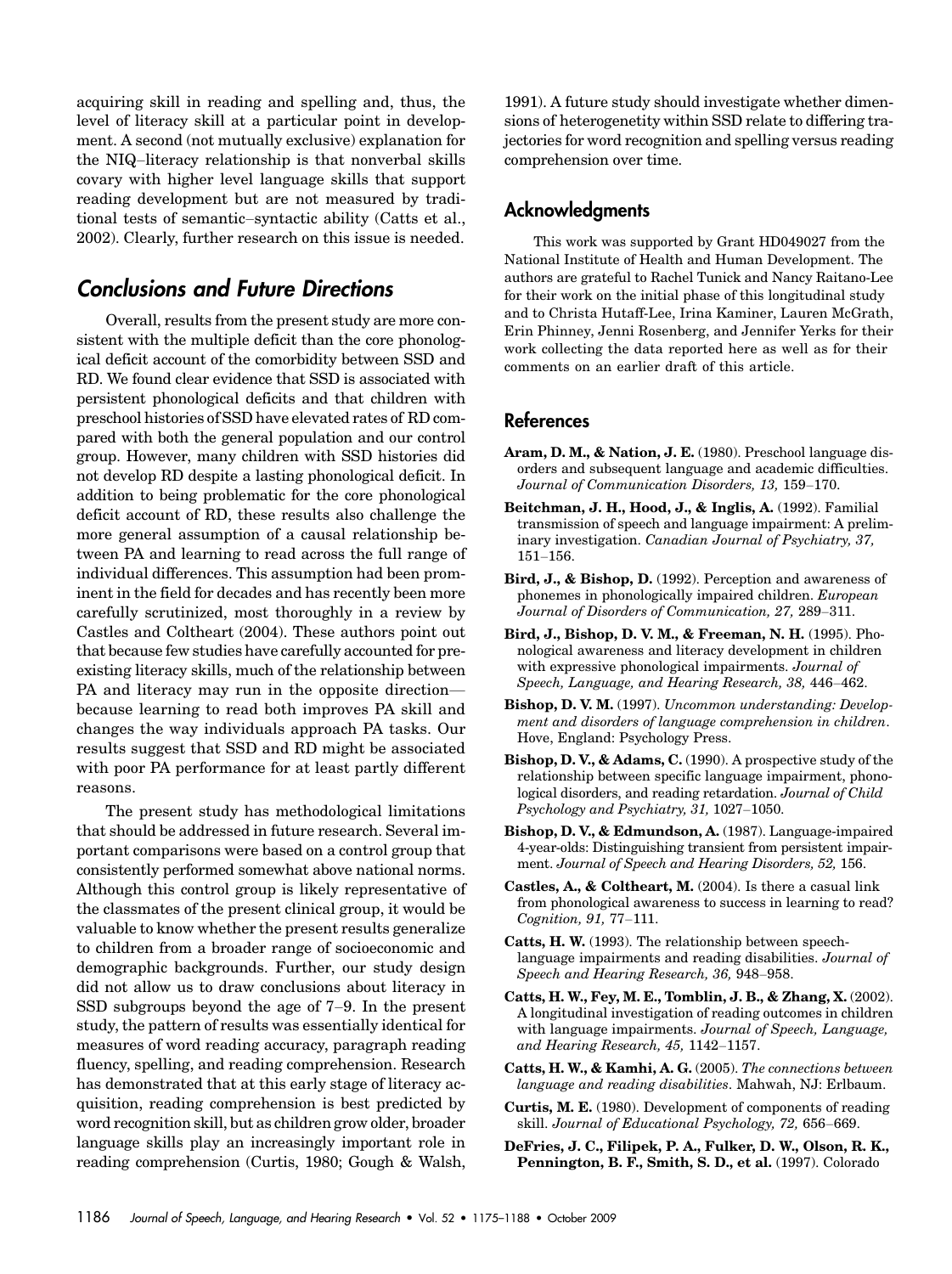Learning Disabilities Research Center. Learning Disability Quarterly, 7–8, 19.

Dodd, B., & McIntosh, B. (2008). The input processing, cognitive linguistic and oro-motor skills of children with speech difficulty. International Journal of Speech-Language Pathology, 10, 169–178.

Elliott, C. D. (1990). The Differential Ability Scales. San Antonio, TX: The Psychological Corporation.

Gallagher, A., Frith, U., & Snowling, M. J. (2000). Precursors of literacy delay among children at genetic risk of dyslexia. Journal of Child Psychology and Psychiatry, 41, 202–213.

Goffman, L. (2005). Assessment and classification: An integrative model of language and motor contributions to phonological development. In A. G. Kamhi & K. E. Pollock (Eds.), Phonological disorders in children: Clinical decision making in assessment and intervention (pp. 51–64). Baltimore: Brookes.

Goldman, R., & Fristoe, M. (1986). The Goldman–Fristoe Test of Articulation. Circle Pines, MN: AGS.

Gough, P. B., & Walsh, M. A. (1991). Chinese, Phoenicians, and the orthographic cipher of English. In S. A. Brady & D. P. Shankweiler (Eds.), Phonological processes in literacy: A tribute to Isabelle Y. Liberman (pp. 199–209). Hillsdale, NJ: Erlbaum.

Hall, P. K., & Tomblin, J. B. (1978). A follow-up study of children with articulation and language disorders. Journal of Speech and Hearing Disorders, 43, 227–241.

Hollingshead, A. B. (1975). Four factor index of social status. Unpublished manuscript, Yale University.

Horn, J. L., & Noll, J. (1997). Human cognitive capabilities: Gf-Gc theory. In D. P. Flanagan, J. L. Genshaft, & P. L. Harrison (Eds.), Contemporary intellectual assessment: Theories, tests, and issues (pp. 53–91). New York: Guilford.

Johnston, J. (1994). Cognitive abilities of children with language impairment. In R. V. Watkins & M. L. Rice (Eds.), Specific language impairments in children: Communication and language intervention series (Vol. 4, pp. 107–121). Baltimore: Brookes.

King, R. R., Jones, C., & Lasky, E. (1982). In retrospect: A fifteen-year follow-up report of speech-language-disordered children. Language, Speech, and Hearing Services in Schools, 13, 24–32.

Larrivee, L. S., & Catts, H. W. (1999). Early reading achievement in children with expressive phonological disorders. American Journal of Speech-Language Pathology, 8, 118–128.

Leitao, S., & Fletcher, J. (2004). Literacy outcomes for students with speech impairment: Long-term follow-up. International Journal of Language and Communication Disorders, 39, 245–256.

Leitao, S., Hogben, J., & Fletcher, J. (1997). Phonological processing skills in speech and language impaired children. European Journal of Disorders of Communication, 32, 73–93.

Levi, G., Capozzi, F., Fabrizi, A., & Sechi, E. (1982). Language disorders and prognosis for reading disabilities in developmental age. Perceptual and Motor Skills, 54, 1119–1122.

Lewis, B. A. (1996, November). The comorbidity of phonology and reading disorders. Paper presented at the Annual Convention of the American Speech and Hearing Association, Atlanta, GA.

Lewis, B., Ekelman, B., & Aram, D. (1989). A family study of severe phonological disorders. Journal of Speech and Hearing Research, 32, 713–724.

Lewis, B. A., & Freebairn, L. (1992). Residual effects of preschool phonology disorders in grade school, adolescence, and adulthood. Journal of Speech and Hearing Research, 35, 819–831.

Lewis, B. A., Freebairn, L. A., & Taylor, H. G. (2000). Followup of children with early expressive phonology disorders. Journal of Learning Disabilities, 33, 433–444.

Lewis, B. A., Shriberg, L. D., Freebairn, L. A., Hansen, A. J., Stein, C. M., Taylor, H. G., & Iyengar, S. K. (2006). The genetic bases of speech sound disorders: Evidence from spoken and written language. Journal of Speech, Language, and Hearing Research, 49, 1294–1312.

Lindamood, C. H., & Lindamood, P. C. (1979). Lindamood Auditory Conceptualization Test. Allen, TX: DLM Teaching Resources.

Lyon, G. R., Shaywitz, S. E., & Shaywitz, B. A. (2003). A definition of dyslexia. Annals of Dyslexia, 53, 1–14.

McGrath, L., Hutaff-Lee, C., Scott, A., Boada, R., Shriberg, L. D., & Pennington, B. F. (2008). Children with comorbid speech sound disorder and specific language impairment are at increased risk for attention deficit/hyperactivity disorder. Journal of Abnormal Child Psychology, 36, 151–163.

Nathan, L., Stackhouse, J., Goulandris, N., & Snowling, M. J. (2004). The development of early literacy skills among children with speech difficulties: A test of the "critical age hypothesis." Journal of Speech, Language, and Hearing Research, 47, 377–391.

Neils, J., & Aram, D. M. (1986). Family history of children with developmental language disorders. Perceptual and Motor Skills, 63, 655–658.

Newcomer, P. L., & Hammill, D. D. (1997). Test of Language Development–Primary: Third Edition. Austin, TX: Pro-Ed.

Pennington, B. F. (2006). From single to multiple deficit models of developmental disorders. Cognition, 101, 385–413.

Pennington, B. F., & Lefly, D. L. (2001). Early reading development in children at family risk for dyslexia. Child Development, 72, 816–833.

Plomin, R., & Kovas, Y. (2005). Generalist genes and learning disabilities. Psychological Bulletin, 131, 592–617.

Raitano, N. A., Pennington, B. F., Tunick, R. A., Boada, R., & Shriberg, L. D. (2004). Pre-literacy skills of subgroups of children with speech sound disorders. Journal of Child Psychology and Psychiatry, 45, 821–835.

Scarborough, H. S. (1990). Very early language deficits in dyslexic children. Child Development, 61, 1728–1743.

Shaywitz, S. (2003). Overcoming dyslexia: A new and complete science-based program for reading problems at any level. New York: Alfred A. Knopf.

Shriberg, L. D. (1994). Five subtypes of developmental phonological disorders. Clinics in Communication Disorders, 4, 38–53.

Shriberg, L. D., Allen, C. T., McSweeny, J. L., & Wilson, D. L. (2001). PEPPER: Programs to Examine Phonetic and Phonologic Evaluation Records [Computer software]. Madison, WI: Waisman Center.